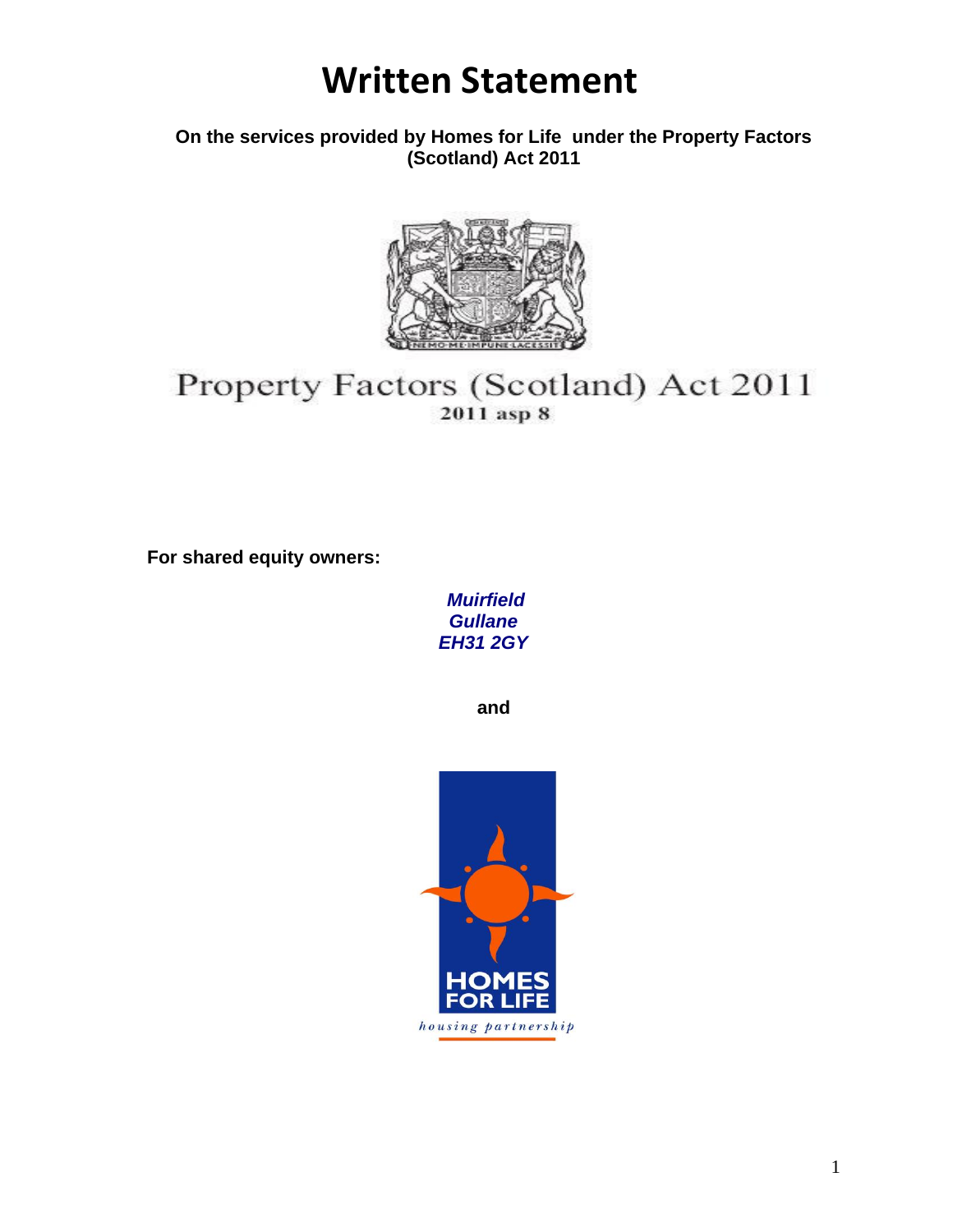### **1. Authority to Act**

#### *a) Legal basis of arrangement between Homes for Life and owner*

Our authority to act as factor properties at Muirfield, and to recharge the cost of providing these services comes from your title deeds.

The Deed of Conditions for this development was registered with the Land Register of Scotland on 6 June 2005. Part II details the 'Community Burdens', including for maintenance of 'Common Parts of the Development'. Part III details relevant access rights and obligations. Part IV details the management burden for the development and confirms our entitlement to act as 'Manager'-unless we no longer own any properties in the development or no longer wish to carry out this function

**We are a registered property factor and our Registered Number is PF000219**

#### b) *Description of use and location of area of land to be maintained (with plan where possible*)

The attached plan shows the Common Parts of the Development as outlined in the registered Deed of Conditions. Common Amenity Ground and Access are highlighted in red and the Common Play Park in black. Common Parts of Properties apply to Blocks lettered A-E, including the areas highlighted in grey and yellow.

### **2. Services Provided**

- a) *Any work or services which are required by the Deed of Conditionsproperty titles, including as appropriate*:
	- Maintenance, including all necessary inspection; repair; maintenance; renewal; replacement; rebuilding; cleaning; heating and lighting of any Common Parts of Properties in Blocks A-E. This may include any common foundations; walls; solums; roofs; roof voids; gutters, rhones, downpipes; courtyards; gardens; drying areas; entrances and steps; stairwells, including stairs, landings, balustrades, banisters, cupboards, floorcoverings, entrance doors, windows, light fittings and switches; pends; fences, railings , gates and other enclosures; as well as other relative common connections, fixtures and fittings
	- Maintenance, including necessary inspection; repair; maintenance; renewal; replacement; rebuilding; cleaning and lighting of any other Common Parts of the Development. This will include – Common Amenity Ground and Play Areas. It may include- access roads, parking, footpaths and steps (where these have not been adopted by the Local Authority); grass, flowers, shrubs, hedges, and trees; boundary walls and fences; as well as other relative common amenities outwith individual Properties and Blocks.
	- Maintenance, including necessary inspection; repair; maintenance; renewal; replacement of Common Services. This will include sewers, drains, soil, gas, water and other pipes and equipment; electricity , TV, security, and telephone cables and equipment, including common aerials and other transmission equipment; Common Service meters; and all other shared services.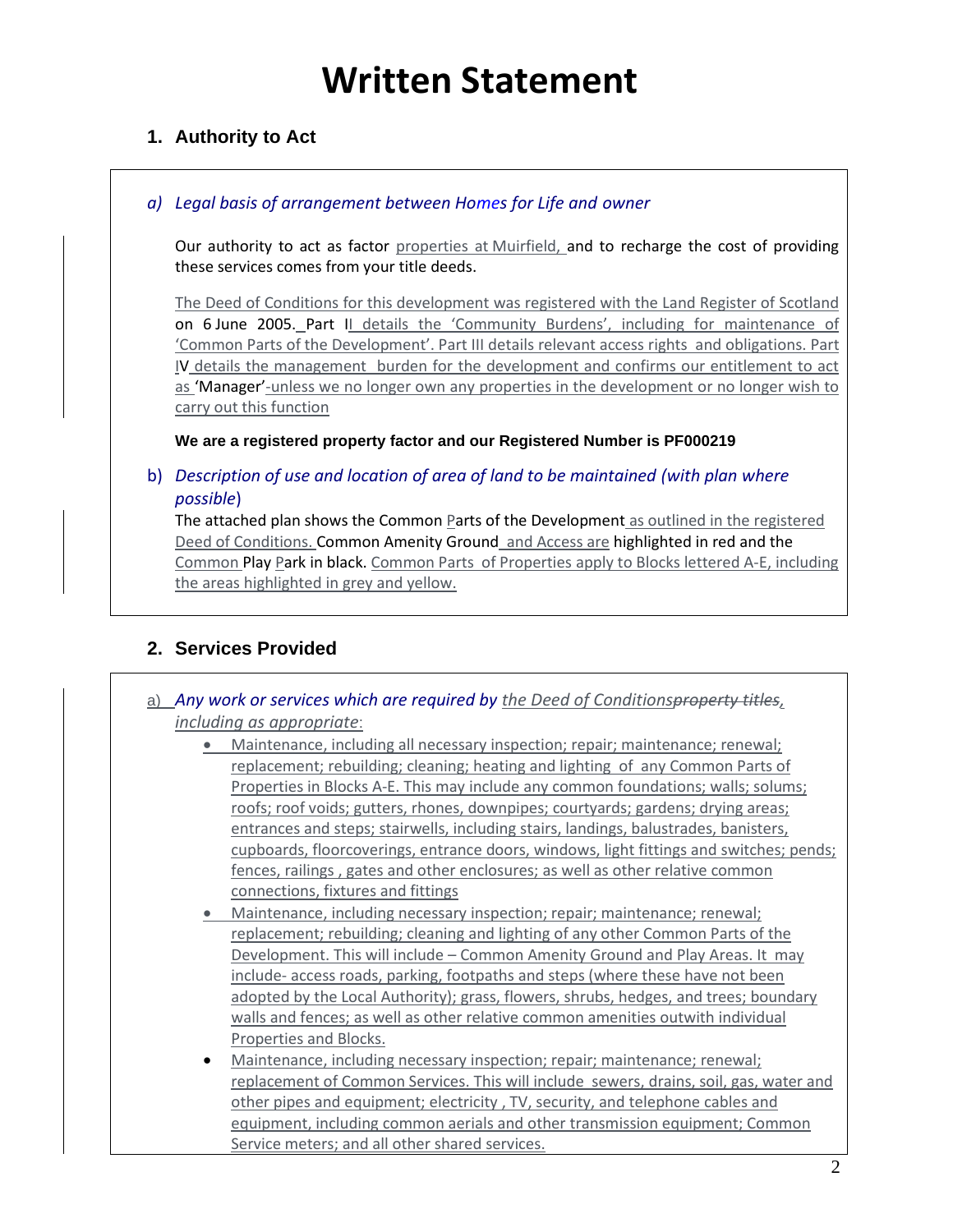Г

|  | Insurance of Common Parts, including for Public Liability for the Common Play Park;                                                                                                                                                                                                                                      |
|--|--------------------------------------------------------------------------------------------------------------------------------------------------------------------------------------------------------------------------------------------------------------------------------------------------------------------------|
|  | Setting regulations for any Common Parts;                                                                                                                                                                                                                                                                                |
|  | Action for recovery of costs of Management of Common Parts;                                                                                                                                                                                                                                                              |
|  | Arranging meetings of any Proprietors with an interest in the Common Parts;<br>$\bullet$<br>Disposal of Common Parts of the Development;                                                                                                                                                                                 |
|  | Such other services as are reasonably required to fulfil the duties of Manager.                                                                                                                                                                                                                                          |
|  |                                                                                                                                                                                                                                                                                                                          |
|  | Please refer to the plan attached to your Deeds or the representational plan on the back page of<br>this Statement.                                                                                                                                                                                                      |
|  | b) Service delivery standards G11                                                                                                                                                                                                                                                                                        |
|  | We will carry out not less than two regular visual inspections each year of the Common Parts<br>of the external fabric of the building, and any common Gardens , courtyards, fences footpaths<br>etc as well, any common entrances, and stairwells We will note any obvious defects and action<br>as required.           |
|  | As far as possible we will contact owners in advance of such inspections. It is vitally-important<br>that homeowners make us aware of any common defects or concerns they may have in<br>relation to the management of their property/development as these may not always be<br>obvious to us at the time of inspection. |
|  | Please note, these inspections are not risk assessments of the property and do not constitute a<br>survey. If risk assessments or property surveys are required we would recommend<br>homeowners engage the services of an appropriately qualified consultant.                                                           |
|  | <b>Emergency Repairs</b>                                                                                                                                                                                                                                                                                                 |
|  | For utility service emergencies you should contact                                                                                                                                                                                                                                                                       |
|  | Gas Escapes - If you think you smell a gas leak NEVER attempt to find a gas leak<br>yourself. Instead contact SCOTIA GAS NETWORKS immediately on 0800 111 999.<br><b>Scottish Power</b> - 0845 272 7999<br><b>Scottish Water - 0845 601 8855</b>                                                                         |
|  | Our reactive repairs contractor is R3. If a common repair has not been attended to and it                                                                                                                                                                                                                                |
|  | represents a risk to building fabric, contents or health and safety, you may contact R3 direct<br>for emergency repairs out with opening hours on 03000 999 247. R3 will attend to an                                                                                                                                    |
|  |                                                                                                                                                                                                                                                                                                                          |
|  | emergency you may be recharged the full cost of attendance.                                                                                                                                                                                                                                                              |
|  | emergency within 4 hours. Please note however if you choose to call them out to a non                                                                                                                                                                                                                                    |
|  |                                                                                                                                                                                                                                                                                                                          |
|  |                                                                                                                                                                                                                                                                                                                          |
|  |                                                                                                                                                                                                                                                                                                                          |

*a) How many properties contribute towards maintenance costs for area of land maintained*

As the Manager, Homes for Life may carry out all necessary common repairs and maintenance,

٦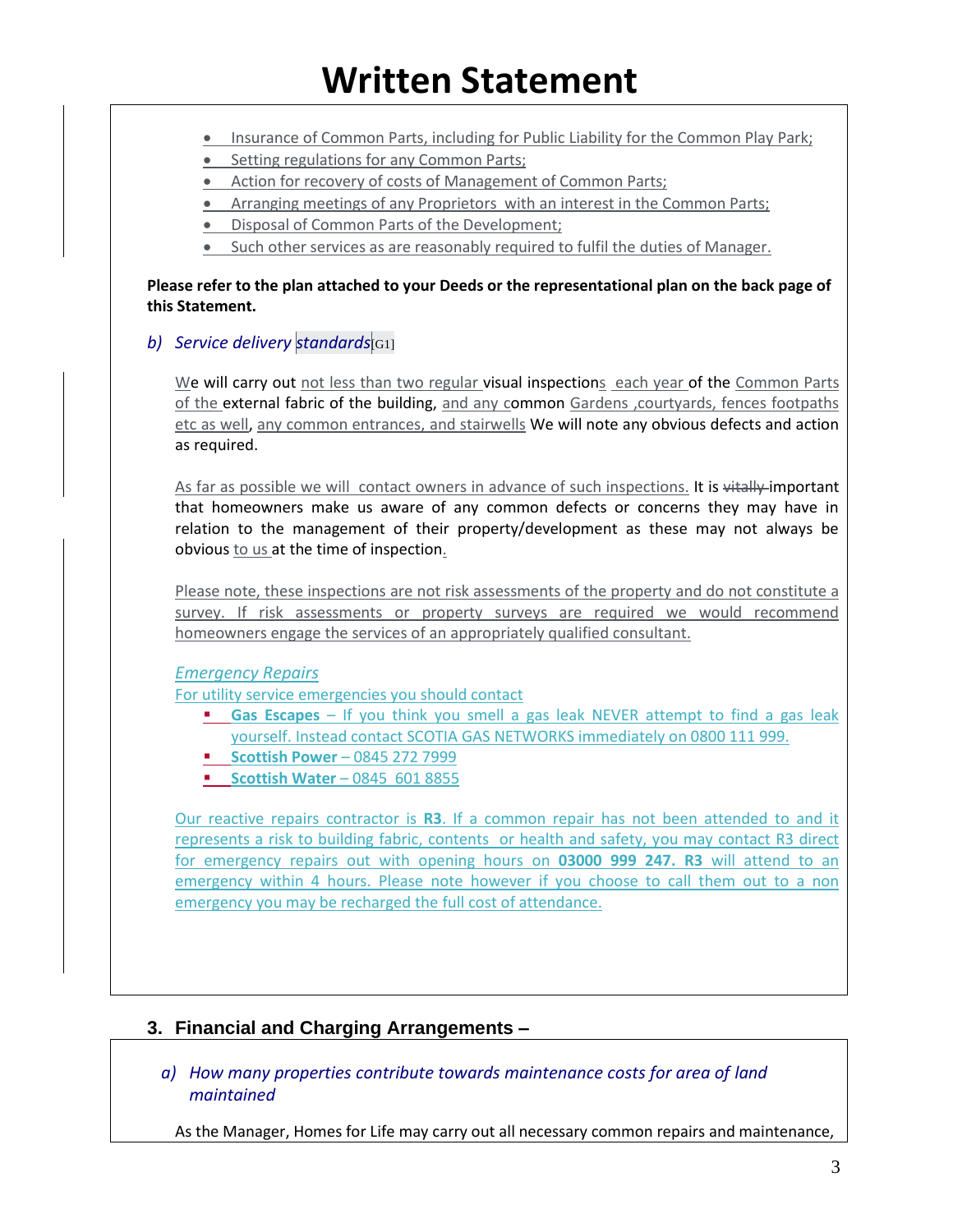recovering a share of the costs and management fees from individual owners. These are known as 'Factoring fees'.

For maintenance of Ceommon Amenity Areas and Common Play Areas landscaped areas and  $p$ lay park maintenance each of the 58 properties in the development will contribute a  $1/58<sup>th</sup>$ share toward the cost. These areas are highlighted in red and black on the attached plan. The Company pays the contribution for the 46 properties that we a-lease to our tenants and the  $12$ owners of the 12 properties sold on a shared equity basis are responsible for the remainder.

**Flats at 20,21, 36 and 37 Muirfield Gardens are each responsible for 1/18<sup>th</sup> share of repairs** and maintenance of the Common Parts of the Properties in Block E of the attached plan, including the front courtyard

**Flats at 1 and 2 Muirfield Gardens** are each responsible for ½ share of repairs and maintenance of the Common Parts of the Properties in Block A of the attached plan, including[G2] the front courtyard.

**The 12 owners are solely responsible for arranging and meeting the cost of any repairs or maintenance necessary to their own property, and which are not covered by provisions for management of common areas.**

*b)HfL debt recovery procedure* 

Any unpaid fees that remain outstanding 28 days after invoice will automatically incur a late payment administration fee of £15 and receive a 1st Reminder letter. Failure to address the arrear within 14 days of a 2nd reminder letter will result in a 3rd a final letter requiring payment within 7 working days.

Where an owner has failed to pay factoring fees after the 3rd and final letter has been issued the Company may take legal action to recover the debt.

Additional administration and legal costs associated with Debt Recovery Action will also be charged to the account.

Where the Company obtains a decree for payment and the debt is still not cleared the decree may be enforced by:

• arresting wages

• arresting bank account

• stopping the owner selling their house

lebt to a debt recovery agency which will adversely affect your credit rating

#### *c)b) Floating fund arrangements incl payment and repayment arrangement (at change of ownership )*

A floating fund of £150 from each owner is maintained to allow the Company The float is a contribution to the maintenance fund and necessary to meet most all common expenditure incurred for the development. This is paid by each owner on taking entry to their property.

Annual common charges are debited from the floating fund and owners are invoiced for the balance necessary to which is replenish the float ed upon settlement of the annual common charges account. Thereafter the float is carried forward to meet the next year's expenditure[G3]. Payment for the factoring fee is debited from the floating fund of £150 that each owner pays on taking entry to their property.

In the event of a sale of a property, reconciliation will be produced for the year to date, and the any remaining float will be credited to the homeowner's final account minus any outstanding fees.

*Any arrangement for funds for specific projects or cyclical maintenance*

Where costs for any planned works are expected to exceed the net balance of float available at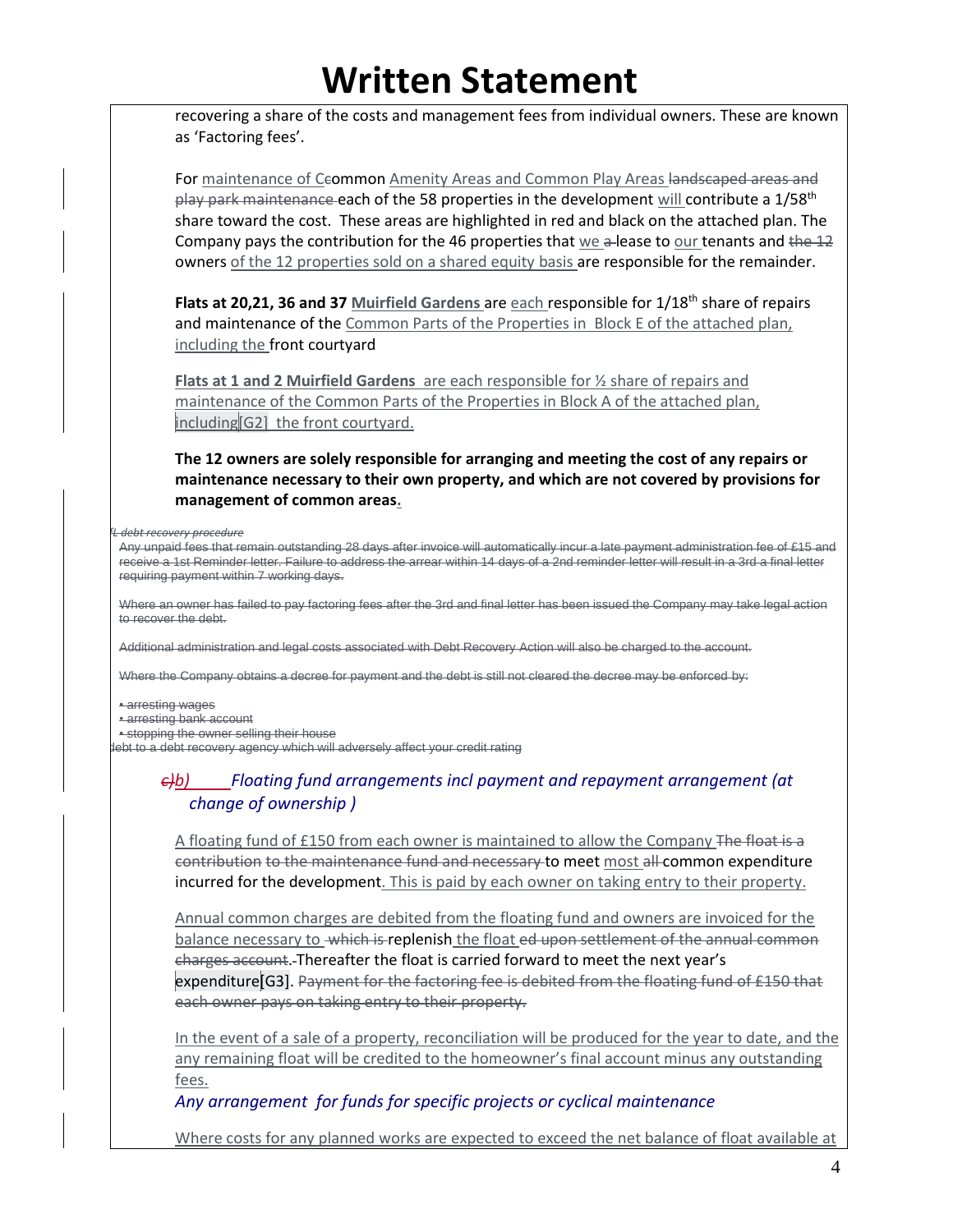any time, the Company may seek additional funds from owners before instructing works to avoid any shortfall.

The Company may also at its discretion offer individual owners the opportunity to participate in cyclical maintenance contracts for their own properties, such as for cyclical external painterwork. The Company may request prior payment of assessed costs for such work to avoid any shortfall.. In the event of a sale of a property, the float will automatically be credited to the homeowner's final account minus any outstanding fees.

#### *d)c) Any services or works that may incur additional fees – including when or how these may arise*

The scope of works as outlined is intended to be comprehensive. However, in the event that additional works or services are deemed necessary to meet our duties as Manager, we would seek to consult owners before proceeding, except where works are urgently required to protect property or to mitigate risk, and such prior consultation would not be practicable [G4].

#### *e)d) How often HfL will invoice owners*

Core factoring services are recharged to homeowners at cost, together with our a small modest administration fee charged for managing these services. An invoice will be raised annually to cover these the service charges. This e account will cover the period 1st April until 31st March. of the previous year. The invoice will identify the shortfall required to replenish the factoring float to a £150 value.

Additional Interim Invoices will only be issued where the scale of works completed or planned is expected to exceed any net factoring float still available.

### *f)e)How we will collect payments incl timescales and methods (stating choices available) Any charges for late payment*

Owners may choose to pay by cheque, direct debit, or in limited circumstances by cash into the Haddington office[G5], or by Allpay Card. Please let us know your preferred method of payment

#### *f) Homes for Life debt Recovery Procedure*

Any unpaid fees that remain outstanding 28 days after invoice will automatically incur a late payment administration fee of **£15** and receive a 1st Reminder letter. Failure to address the arrear within 14 days of a 2nd reminder letter will result in a 3rd a final letter requiring payment within 7 working days.

Where an owner has failed to pay factoring fees after the 3rd and final letter has been issued the Company may take legal action to recover the debt.

Additional late payment administration and legal costs associated with Debt Recovery Action would then also be charged to the outstanding account.

Where the Company obtains a decree for payment and the debt is still not cleared the decree may be enforced, including: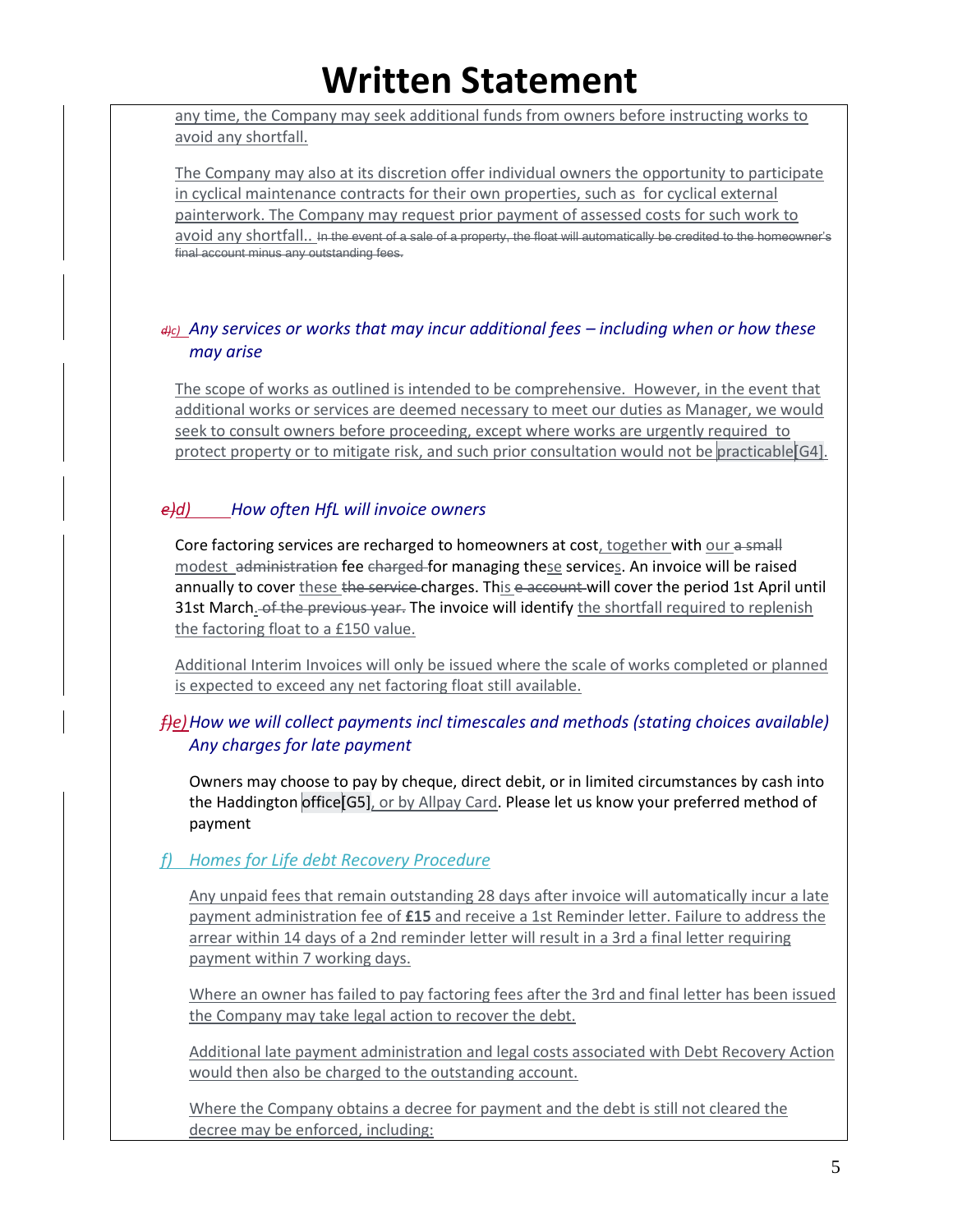• arresting wages

• arresting bank account

• preventing the owner selling their house until the debt is cleared

• passing the. debt to a debt recovery agency which will adversely affect your credit rating

#### **4. Communication Arrangements**

#### *a) Complaints handling procedure and how to apply to Homeowners Housing Panel*

We aim to resolve complaints quickly. This could mean an on-the-spot apology and explanation if something has clearly gone wrong, and immediate action to resolve the problem.

We hope you don't need to complain about our service but if you do, it would be helpful if the complaint could be as detailed as possible. We will give you our decision at **stage 1** in five working days or less, unless there are exceptional circumstances.

If we can't resolve your complaint at this stage, we will explain why. If you are still dissatisfied you can ask for your complaint to be investigated further through **stage 2**.

Complaints which are more We can help you with making this request. Stage 2 deals with two types of complaint: those that have not been resolved at stage 1 and those that are complex and require detailed investigation will also be dealt with as stage  $2$  complaints [G6].

When using stage 2 we will:

- acknowledge receipt of your complaint within three working days
- discuss your complaint with you to understand why you remain dissatisfied and what outcome you are looking for
- give you a full response to the complaint as soon as possible and within 20 working days.

If our investigation will take longer than 20 working days, we will tell you. We will agree revised time limits with you and keep you updated on progress

Once you have had our final response, if you feel your complaint has not been resolved or handled satisfactorily, you may be able to apply to the Homeowners Housing Panel who try to resolve complaints and disputes between home owners and property factors.

You may make an application to the Homeowner Housing Panel in the following circumstances:

#### Where –

- 1. you have notified the Company in writing of the reasons why you consider it has failed to carry out its factoring duties, and
- 2. after the Company's complaints process has been exhausted, you believe that the Company has refused to resolve your complaint or has unreasonably delayed attempting to resolve your complaint.

The Homeowners Housing Panel is open 9:00 am to 5:00 pm, Monday to Friday and can be contacted: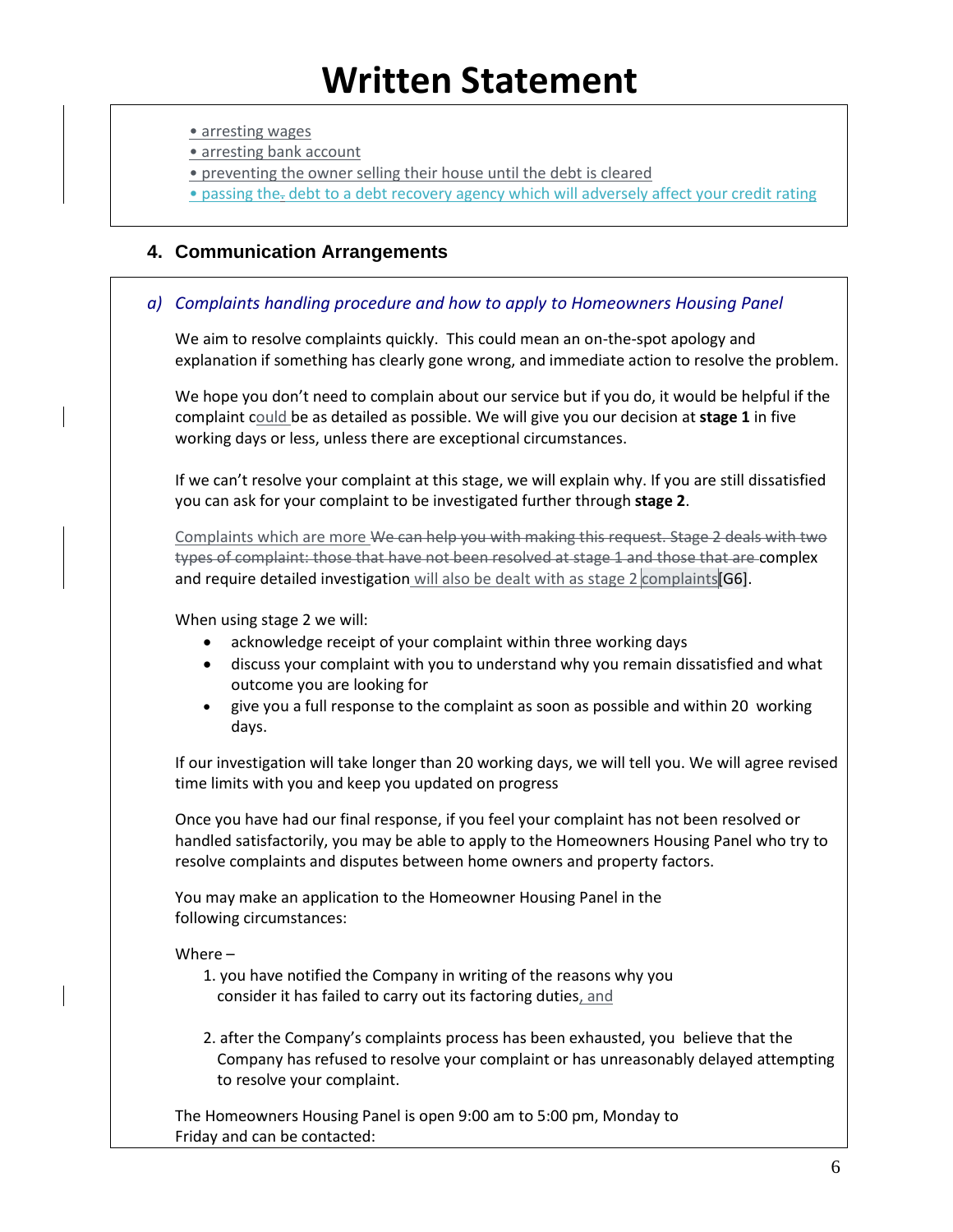**By Telephone:** 0141 242 0175 **By Email:** hohpadmin@scotland.gsi.gov.uk **By Fax:** 0141 242 0141 **By Post:** Homeowner Housing Panel Europa Building 450 Argyle Street Glasgow G2 8LH

> Further information is available at: Homeowner Housing Panel (HoHP): http://www.prhpscotland.gov.uk/prhp/2157.html )

*b) Timescales to respond to enquiries and complaints received by letter or email*

If you write or email we will aim to respond within 5 working days from receiving your communication, unless there are exceptional circumstances. If we are unable to fully answer your query within this time scale you will receive an acknowledgement, which will confirm an anticipated response time[G7].

*c) Procedures and timescales for response to telephone enquiries*

If you call we will endeavour to answer your queries during the course of the telephone call however if we require to revert to you with further information, we aim to do so within 48 hours (excluding weekends and public holidays[G8]).

### **5. Declaration of Interest**

*Declaration of any financial or other interests. eg ownership in the land managed*

Homes for Life Housing Partnership are currently the owners of 46 properties within the Muirfield development. The share of the factoring costs allocated to the properties which we own are collected from tenants as part of the rental charge.

We will generally use our only approved maintenance contractors to complete necessary works. They are generally appointed through competitive procurement on the basis of quality and value.

To ensure independence in procurement, our Policy and Procedures require that directors, staff and contractors sign annual declarations of any potential conflicts of interest, and require that no director or staff take any part in their appointment or evaluation of a contractor in whom they have declared such a potential conflict.

### **6. How to End the Arrangement**

*Clear Information on how to change or terminate the service arrangement including signposting the applicable legislation. Information should state clearly any cooling off period, period of notice and penalty charges*

In terms of the Deed of Conditions our appointment may be renewed or terminated: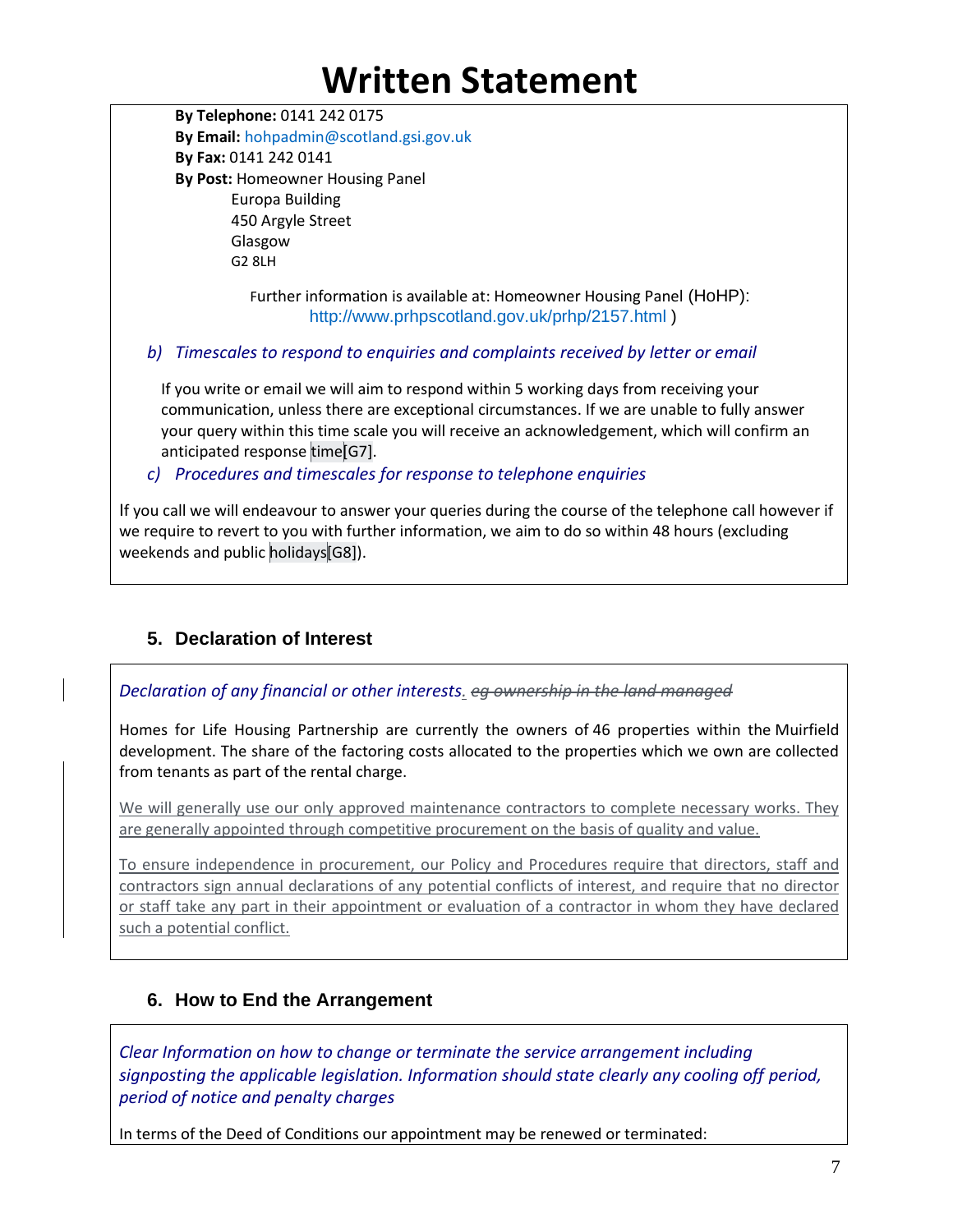By us, so long as we are the owners of any of the dwellinghouses within the development **2** Once we are no longer the owners of any dwellinghouse, by a majority of owners within the development voting at a meeting in accordance with the provisions of the Deed of Conditions.

As we are currently still an owner of dwellinghouses within the development then we are entitled to continue to act as factor. However, lin terms of the Title Conditions (Scotland) Act 2003, any this appointment can only last for a maximum of 5 years, -regardless of the title deeds, h. Hhowever, we can continue to act thereafter until another factor is appointed by a majority of the owners.

In terms of section 64 of the Title Conditions (Scotland) Act 2003 there is an over-riding entitlement for two thirds of owners to terminate any appointment and reappoint another factor regardless of what is within the deed of conditions. H-however as we own 46 out of 58 within the development propertiesdwelling houses and would have an equivalent number of votes , within the development any such votemove would effectively require our agreement.